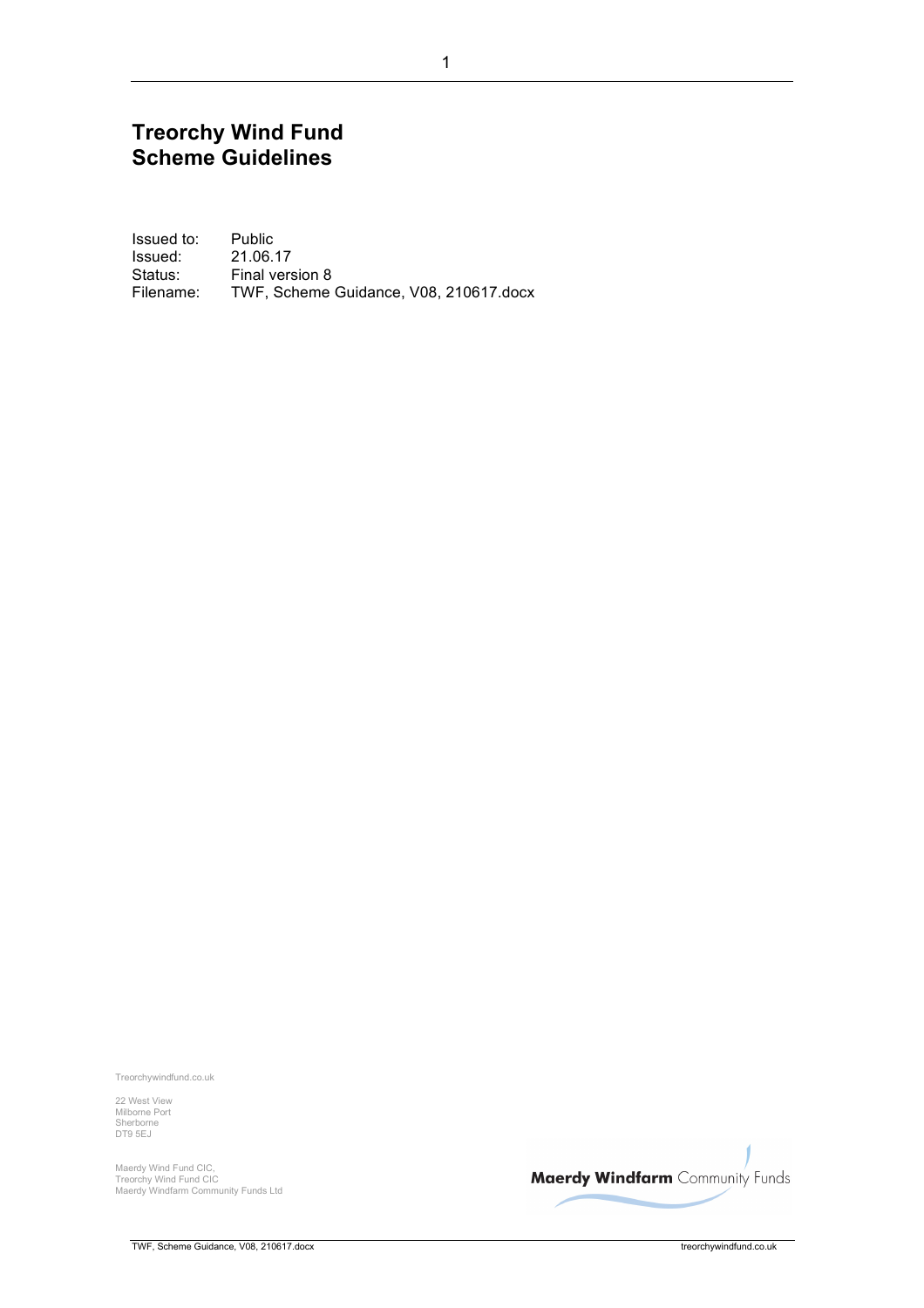## **Contents**

| 1.                                   |                  | <b>Background</b><br>Maerdy Windfarm<br><b>Treorchy Wind Fund</b> | $\boldsymbol{2}$<br>$\overline{2}$<br>$\overline{2}$ |
|--------------------------------------|------------------|-------------------------------------------------------------------|------------------------------------------------------|
|                                      |                  | <b>This Document</b>                                              | $\overline{2}$                                       |
| 2.                                   | 2.1              | <b>Scheme Guidance</b><br>What is the purpose of the fund?        | 3<br>3                                               |
|                                      | $2.2\phantom{0}$ | How much money is available for the 2018 Fund?                    | 3                                                    |
|                                      | 2.3              | When is the next funding round?                                   | $\overline{\mathbf{4}}$                              |
|                                      | 2.4              | How will my grant application be decided?                         | 4                                                    |
|                                      | 2.5              | What are the key dates?                                           | 4                                                    |
|                                      | 2.6              | Who can apply for a grant?                                        | 4                                                    |
|                                      | 2.7              | What can a grant be used for?                                     | 5                                                    |
|                                      | 2.8              | How many grants can be applied for?                               | 5                                                    |
|                                      | 2.9              | Match & Alternative Funding                                       | 6                                                    |
|                                      | 2.10             | <b>Parallel Funding Applications</b>                              | 6                                                    |
|                                      | 2.11             | How do I apply?                                                   | 6                                                    |
|                                      |                  | The Application Form                                              | $\overline{7}$                                       |
| The Bid Poster<br>2.12               |                  |                                                                   | $\overline{7}$<br>$\overline{7}$                     |
|                                      |                  | What is the submission date for applications?                     |                                                      |
|                                      | 2.13             | What affects qualification?                                       | $\overline{7}$                                       |
|                                      | 2.14             | How does the public vote work?                                    | $\overline{7}$                                       |
|                                      | 2.15             | When will I find out if I have been successful?                   | 8                                                    |
|                                      | 2.16             | When will I receive the grant money?                              | 9                                                    |
|                                      | 2.17             | What are the obligations on me if I receive a grant?              | 9                                                    |
|                                      | 2.18             | Changes to Rules, Guidance, Terms and Procedures                  | 9                                                    |
|                                      | 2.19             | <b>Legal Notice</b>                                               | 10                                                   |
| 3.                                   |                  | <b>Further Information</b>                                        | 11                                                   |
| <b>Appendix - Example Bid Poster</b> |                  |                                                                   | 12                                                   |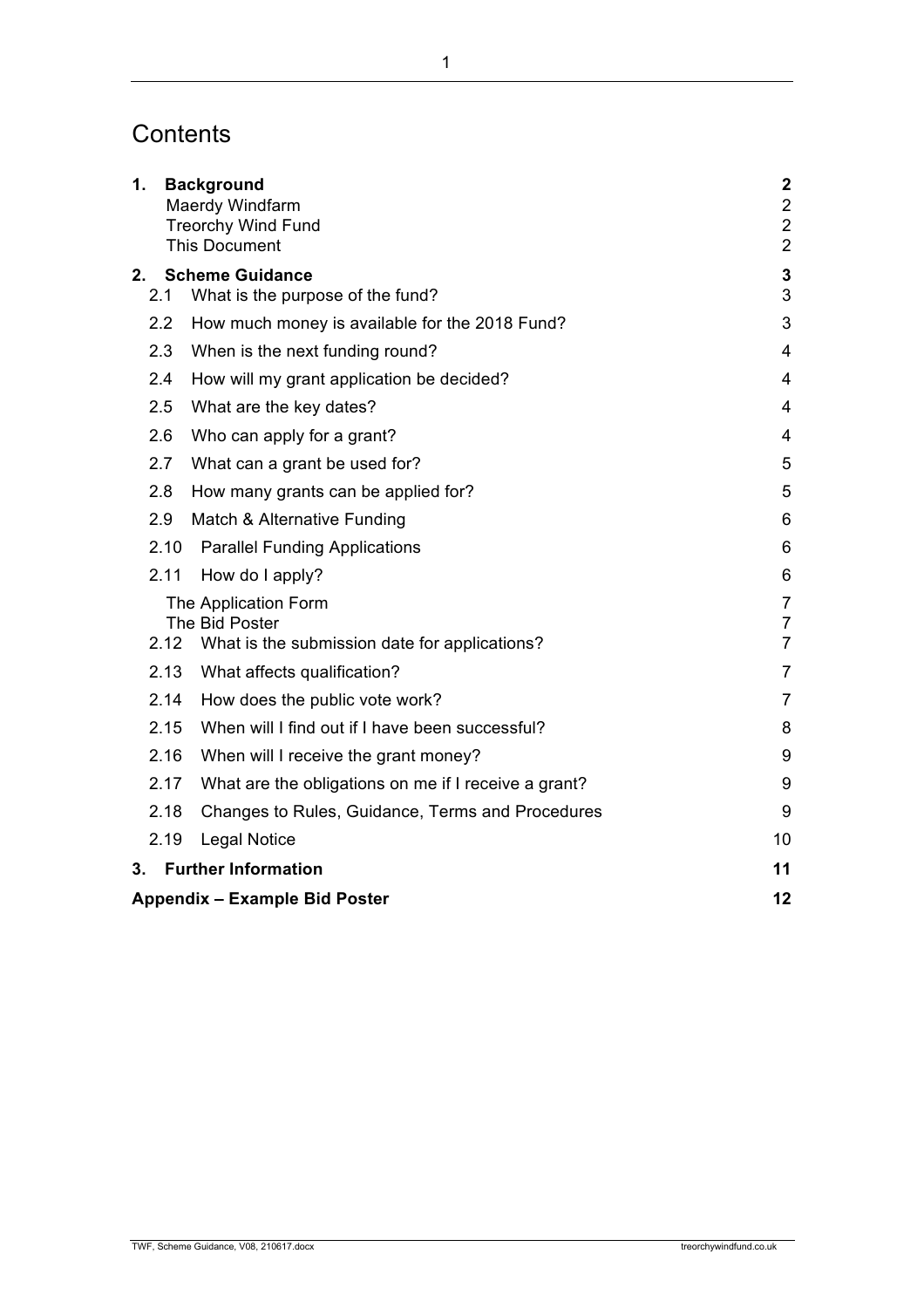# **1. Background**

#### **Maerdy Windfarm**

Maerdy Windfarm is an eight turbine windfarm built in 2013 at the top of the Rhondda. It is owned by Greencoat UK Wind (www.greencoat-ukwind.com). The windfarm is equally funding two community funds: The Maerdy Wind Fund and the Treorchy Wind Fund. This documents relates to the Treorchy Wind Fund, for information on Maerdy Wind Fund see www.maerdywindfund.co.uk.

#### **Treorchy Wind Fund**

The Treorchy Wind Fund will operate for the life of the windfarm (about 25 years) and is designed to benefit both the local and wider community. The fund is now in its fourth round, with £144,000 distributed in the previous three rounds. The fund is now run biennually. Bids are being invited in summer 2017, for funding in 2018. A unique aspect of the fund is that it is democratic with successful grants being chosen through a public vote.

#### **This Document**

This document provides guidance on the scheme. Further copies are available from the fund website – www.treorchywindfund.co.uk. The document may be updated from time to time with notification placed on the website.

Please apply!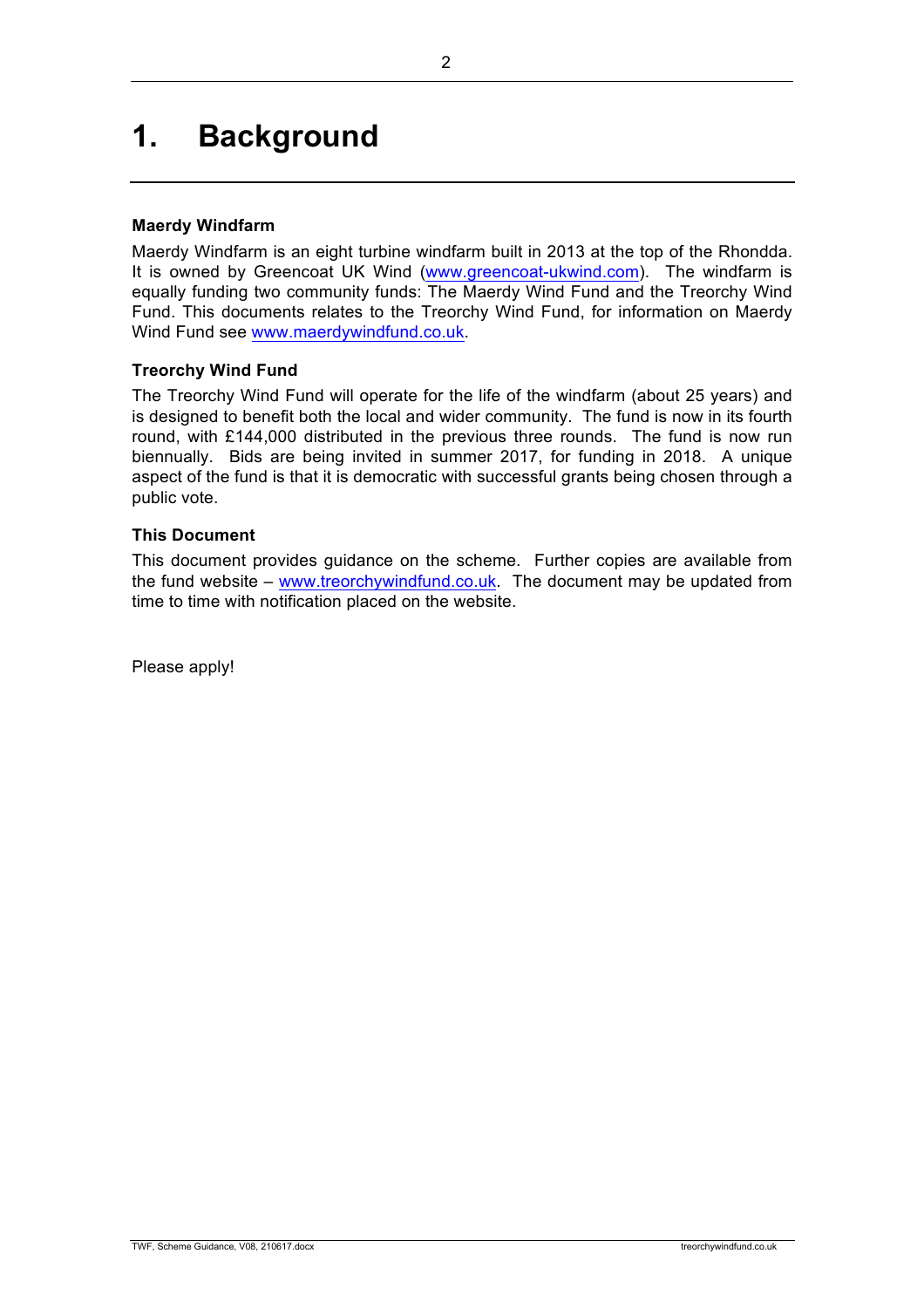## **2. Scheme Guidance**

#### **2.1 What is the purpose of the fund?**

The Treorchy Wind Fund CIC Ltd provides the grants and is a Community Interest Company. Its objectives are to benefit the local and wider community of Treorchy.

#### **2.2 How much money is available for the 2018 Fund?**

£57,500 is available for 2018 (£55,000 in 2016). There are four categories of grant available; £500, £1,000, £2,500 and £5,000. The table below shows the number of grants available in each category.

| Grant  | Number of | <b>Total Grant</b> |
|--------|-----------|--------------------|
| Amount | Grants    | Fund               |
| £500   | 15        | £7,500             |
| £1,000 | 10        | £10,000            |
| £2,500 | 6         | £15,000            |
| £5,000 | 5         | £25,000            |
| Total  | 36        | £57,500            |

The levels of subscription are shown below for the previous funding round to assist you in understanding the level of demand for grants. Higher value grants are much more in demand that lower value grants; with some lower value grants undersubscribed.

#### **Treorchy 2016**

|        | Grants    |            | Qualifying Subscription |
|--------|-----------|------------|-------------------------|
| Grant  | Available | Applicants | Rate                    |
| £500   | 15        | 15         | 100%                    |
| £1,000 | 10        | 13         | 130%                    |
| £2,500 | 5         | 14         | 280%                    |
| £5,000 | 5         | 15         | 300%                    |
| Total  | 35        | 57         |                         |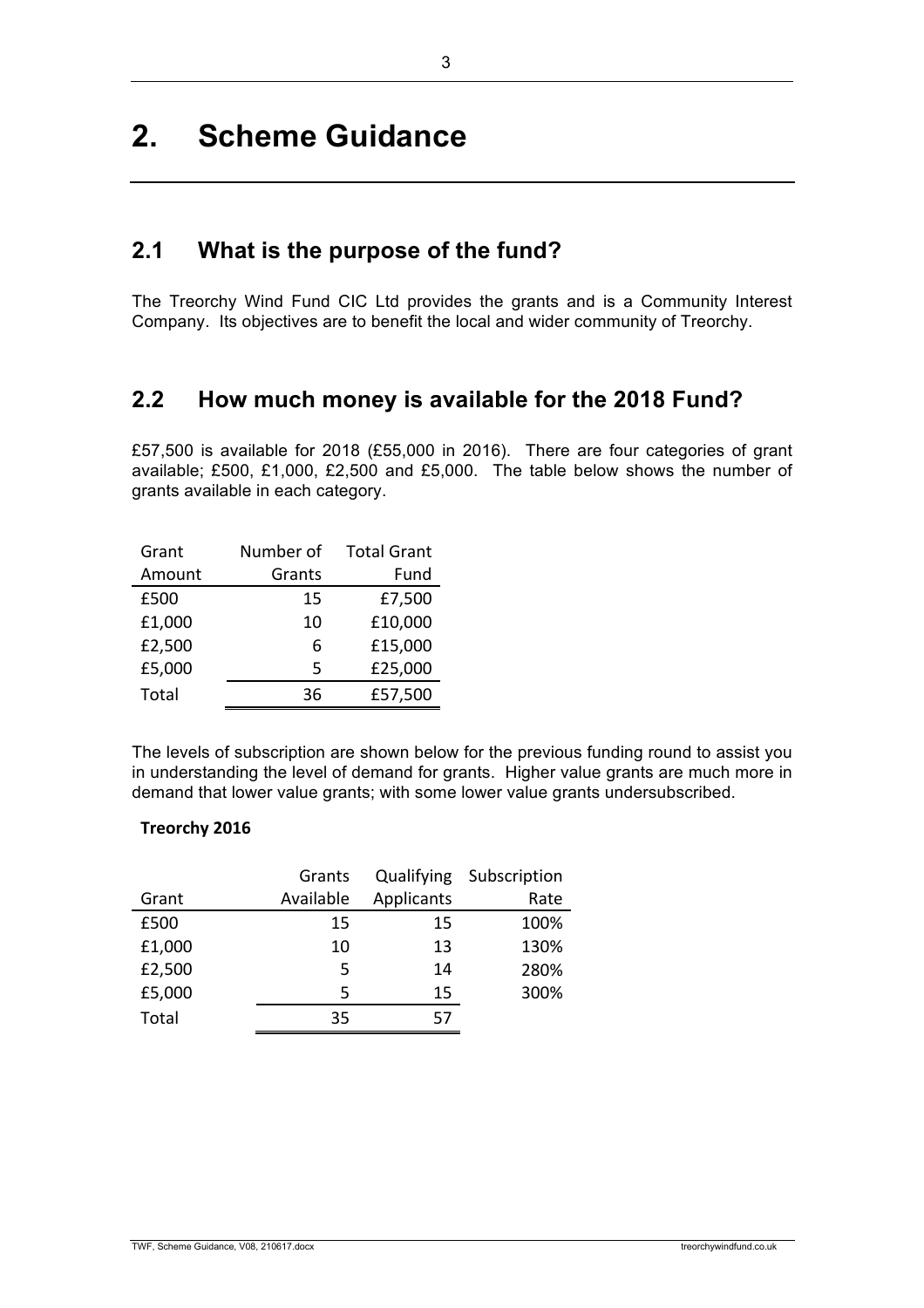### **2.3 When is the next funding round?**

The fund now runs on a biennial basis. This allows applicants time to implement their schemes before applying for new ones; enables the public to observe the success of applicant's schemes before supporting more and avoids fatigue amongst applicants, voters and administrators. Bids for the 2018 funding round are being invited in the summer of 2017, the closing date for applications if 30 September 2017. Successful applicants will receive funding in January 2018 and are expected to complete their projects during the next 2 years. The funding round after that will be in 2020.

### **2.4 How will my grant application be decided?**

This is a democratic fund. Local residents will decide on how the funds are spent through a public vote. Those bids that get the most support will receive the available grants. There is a minimum level of support of ten votes required. All residents of the Treorchy Ward aged 15 and over can vote. Before the public vote it will be necessary for applications to be verified by the Fund to ensure they are properly prepared and qualify.

#### **2.5 What are the key dates?**

| 30 <sup>th</sup> September 2017       | Closing date for applications                                                    |
|---------------------------------------|----------------------------------------------------------------------------------|
| 1 <sup>st</sup> November 2017         | Qualifying applications published on fund<br>website and in leaflets and posters |
| Sunday 26 <sup>th</sup> November 2017 | Public Vote at Treorchy Boys & Girls Club                                        |
| Friday 1 <sup>st</sup> December 2017  | Vote results published on fund website                                           |
| $2nd$ February 2018 (tbc)             | Awards presentation - Parc &<br>Dare.<br>Treorchy (tbc)                          |

### **2.6 Who can apply for a grant?**

Any group, organisation, or individual can apply. Examples include:

- charities
- voluntary and community sector organisations
- social enterprises, including co-operatives and community ownership initiatives
- local authorities
- private sector companies\*
- clubs
- other groups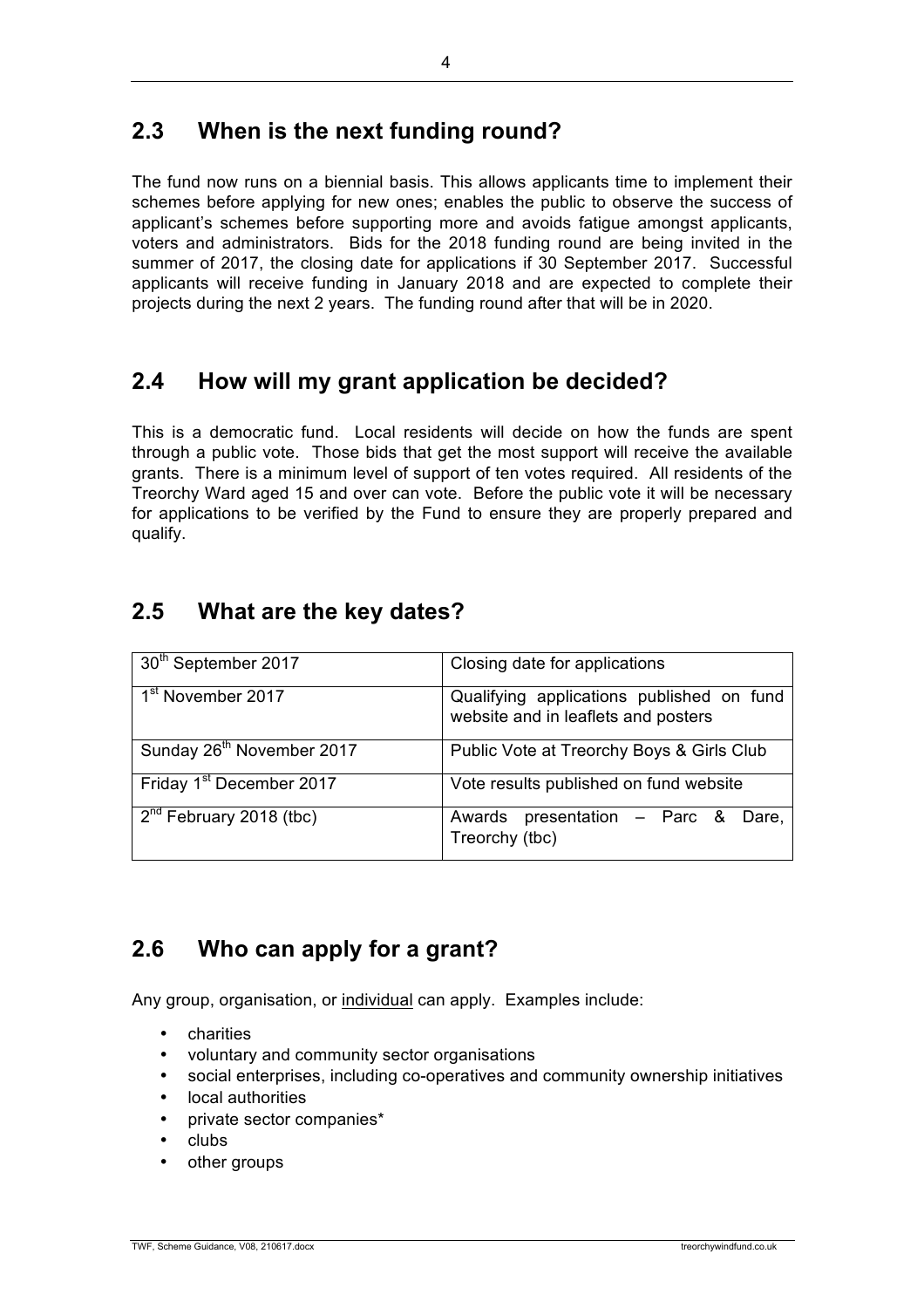• individuals

Applicants must be 16 yrs or over.

You do not need to be located in Treorchy, however, it may be that the residents of Treorchy will favour more local schemes.

\*Please note that a scheme that supports a profit making venture, such as a shop or trading business is allowed, but the scheme must also demonstrate a benefit is being provided to the community.

#### **2.7 What can a grant be used for?**

The constraints on the use of grants are limited. However; a grant must :

- be for the benefit of the local or wider community
- be for a legal purpose
- not risk bringing the fund into disrepute.

A grant can:

- be for capital or operational use. If it is for capital then you must demonstrate how the operational needs such as maintenance or rent will be met.
- be for an individual or a group.
- be for benefit within or outside of Treorchy.
- be for a profit or not for profit venture; however if it is a for profit venture, it must also provide a benefit to the community in some way.
- be a loan, rather than a grant, if funds are not needed permanently

A grant cannot be used:

- to pay for costs that have been incurred before a funding offer is made
- to pay for items that are not directly needed to deliver the proposed benefit
- to build up a reserve or surplus, whether distributable or not
- to fund loan repayments
- for a purpose that a governmental body has direct responsibility or pays for
- to pay for VAT which is recoverable (except temporarily to ease cashflow, in which case the VAT must be repaid to the Fund as soon as it has been recovered).

#### **2.8 How many grants can be applied for?**

An individual may apply for one grant only in any year. An organisation may apply for more than one grant – for example a large organisation such as a school could have several good causes. However, the administrators reserve the right to limit the number of applications from one organisation following discussion with the applicant in the interest of maintaining balance in applications.

An applicant may apply for grants in every funding round.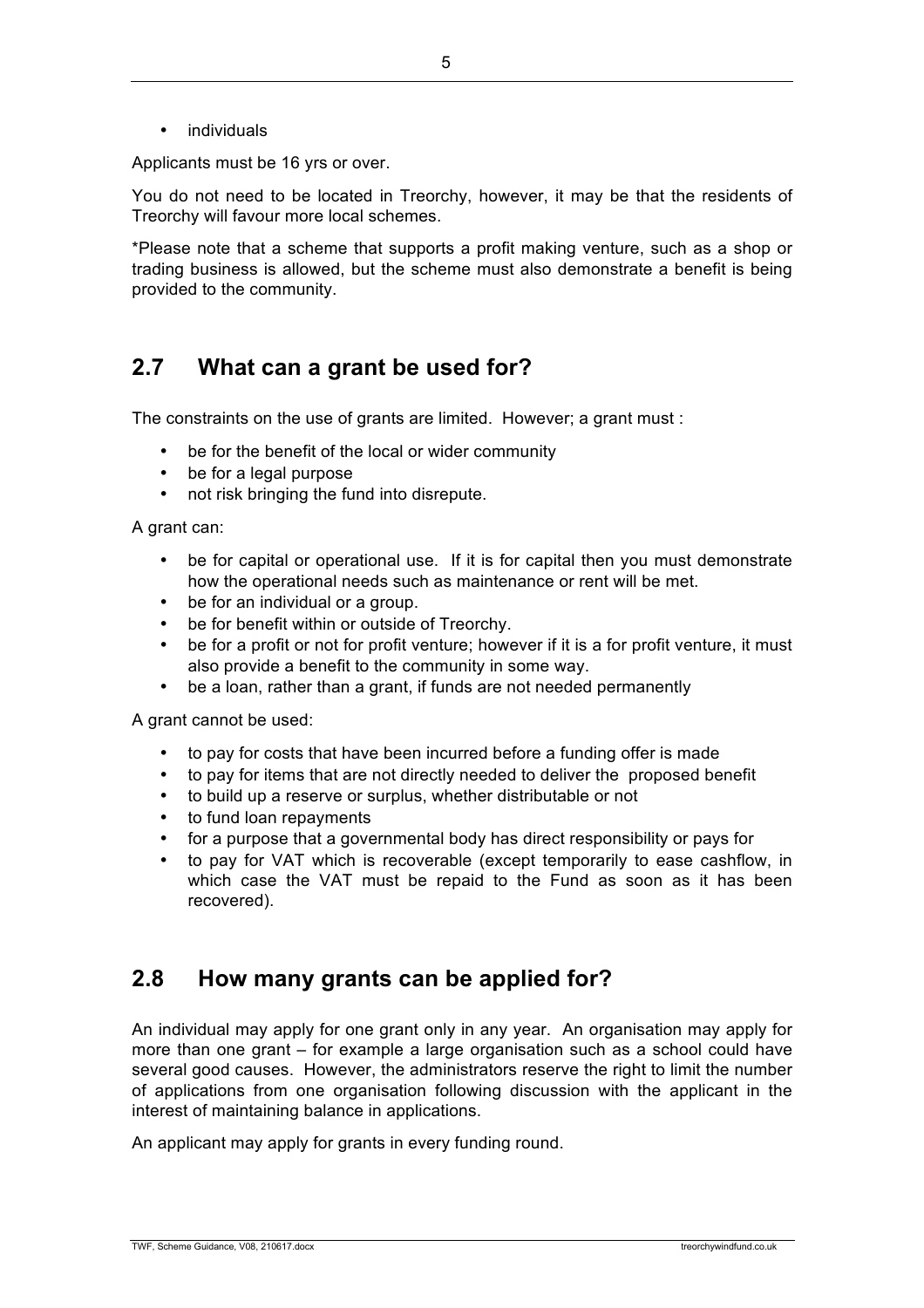There must not be component grants for a single purpose by the same or different applicants. Only one grant application can be made for one cause, scheme or project in any year. For example, it is not possible to break down the cost of a £10,000 scheme into component bids of £5,000 by one or more applicants. Each grant application must be for a unique scheme.

A grant in a subsequent funding round can be for the same purpose as a previous year. For example; funding for a regular school trip.

### **2.9 Match & Alternative Funding**

A grant from the Treorchy Wind Fund does not need match funding from another funding source, the Treorchy Wind Fund can supply 100% of the cost of a scheme.

Often government funding require match funding from another source outside government. The Treorchy Wind Fund therefore provides a good leverage to access other governmental sources of funding. Applicants are encouraged to consider match funding from other sources as this would allow the Treorchy Wind Funds to be spread further in the community.

Other funds are available in the local area including:

• Welsh Church Act Fund, Community Economic Development Programme, Awards for All Wales.

Interlink RCT can provide advice to community groups (www.interlinkrct.org.uk / 01443 846200). The Council also administer several of the funds - search web for "RCTCBC grants" for contact details.

## **2.10 Parallel Funding Applications**

You are allowed to apply to alternative organisations for the same scheme; as you may not know which applications will be successful and covering as many options as possible makes sense. However, you must declare this and if you accept funding from an alternative source then you must advise us and not take up or refund the grant from the wind fund.

### **2.11 How do I apply?**

It is simple –

- 1. Complete an **Application Form**.
- 2. Submit your **Bid Poster**.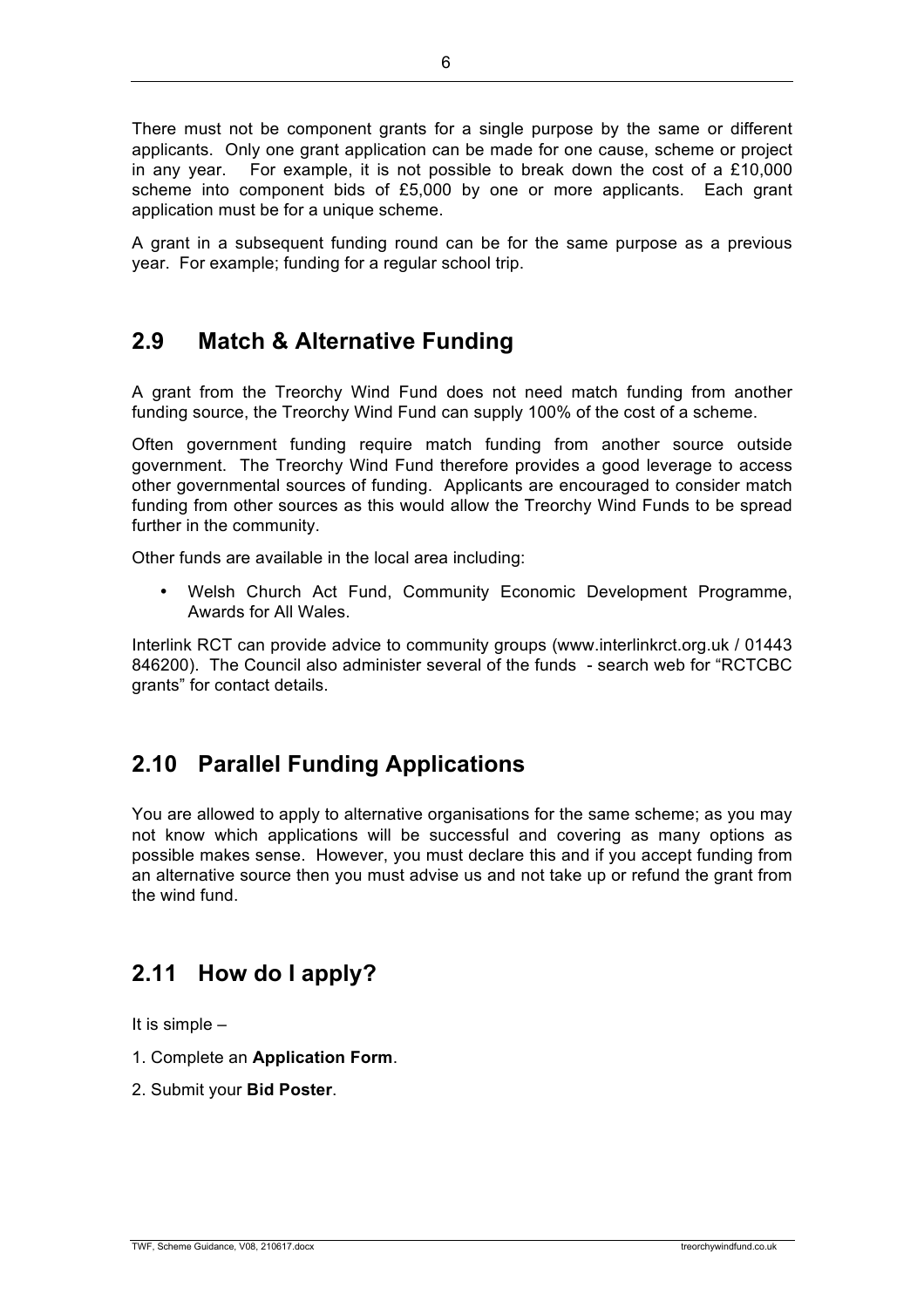The application form is short, simple to complete and available to download from the fund website. Please note that all application forms going forward to the public vote are published on the fund website, excluding any private contact details and anything else requested and agreed to be excluded because of sensitivity. All communications by the fund are by email, rather than post. Therefore you need to provide an email contact address.

#### **The Bid Poster**

Your bid poster advertises and summarises your project for the public on a single A4 sheet. Your bid poster will be posted on the Treorchy Wind Fund website, other public buildings and the voting hall for residents to review. It is the main document the public will review, although they will have access to your application form online.

The poster should be attractive and individual  $-$  it is your sales pitch to the community for your project. Please make it portrait not landscape to assist with presentation on web and in halls.

It is also vital it carries key pieces of information, such as names, contacts, grant amounts, etc. All the required contents are listed on an example bid poster attached to this guidance. It is vitally important that all the points on the example bid poster should be covered on yours and there is a checklist in the application form to make sure.

#### **2.12 What is the submission date for applications?**

The date is 30 September 2017. However, we strongly recommend that you submit your application at least 2 weeks before this date, so that we may review it and advise you of any problems that may effect your qualification and allow them to be corrected before the submission date.

### **2.13 What affects qualification?**

To qualify the application must accord with the guidelines as set out in this document, including any subsequent revisions that may be made.

The Company may review qualification at any time before and after the public vote. Qualification is at the sole and absolute discretion of the Company. The Company's decision is final, however you may re-apply the following year.

The Company will consider grant applications regardless of age, race, gender or religion.

#### **2.14 How does the public vote work?**

Qualifying bids will have their Bid Posters posted on the Fund website and also hopefully in other local locations to be notified. The bids will be publicised through a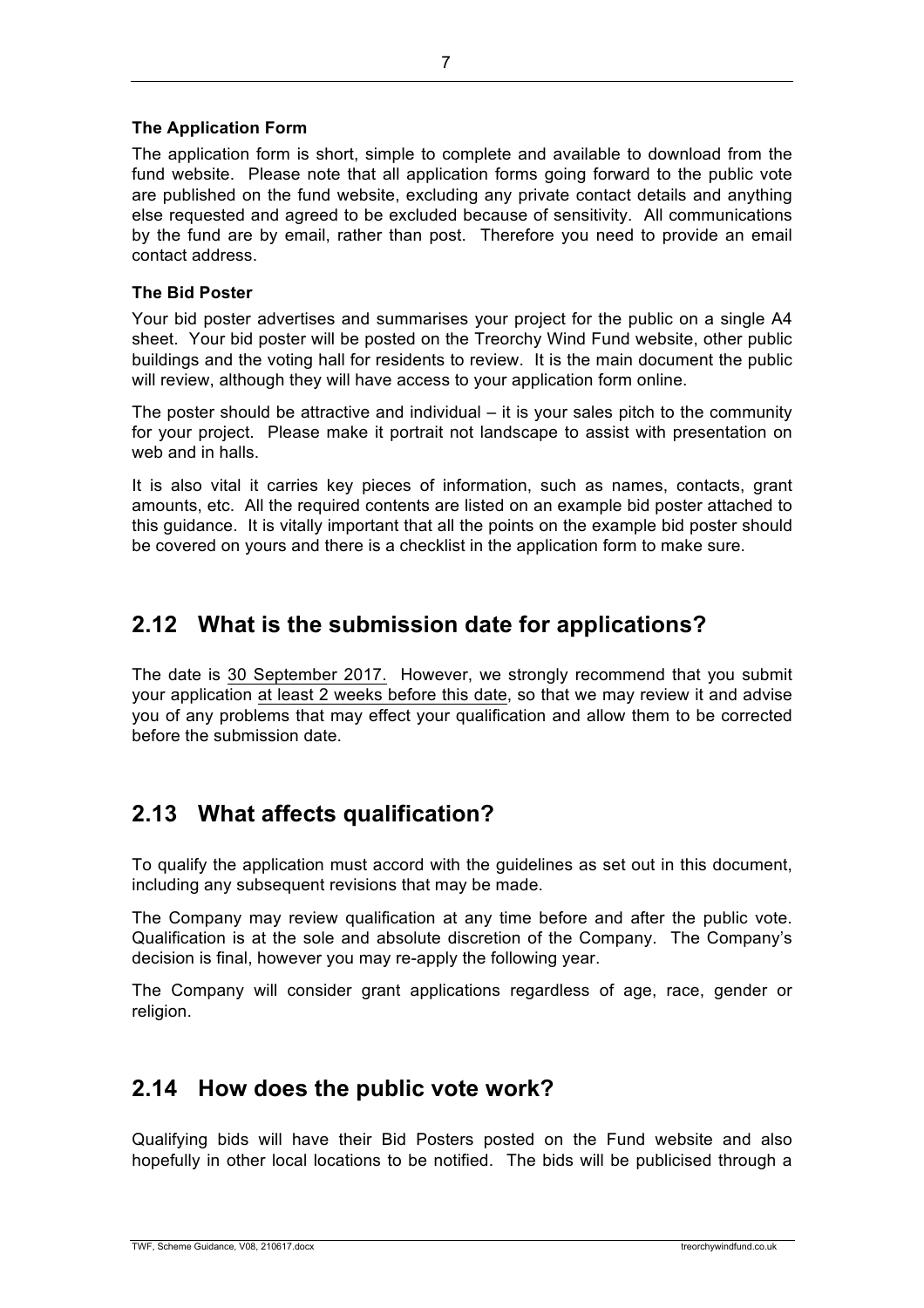leaflet to local residents and press coverage. It is up to you, the applicant, to foster as much support and hence votes in the community as you can for your bid. The more support the more likely you are to succeed.

The provisional arrangements are for the vote to take place on Sunday 26th November 2017 at Treorchy Boys & Girls Club. The voting hall will be open from 11am to 4pm. These details will be confirmed and publicised by the leaflets in the Autumn.

The vote will follow the traditional format for a local election. Residents of Treorchy Ward are eligible to vote. Residents must provide proof of residency at the voting hall. Accepted proofs are: driving licence, utility bills, bank communications, local or national government communications e.g. Council tax bill, social security, etc. Other proofs of residency will be accepted at the discretion of the voting officer. Please note passports do not contain an address and therefore cannot be used.

Residents must be aged 15 or over. Youngsters must provide proof of age as well as residency at the discretion of the voting officer. If you look young, please ensure you have proof of your age – this is your responsibility.

Any resident who wishes to vote, but cannot access the voting hall for any reason must give written notice to Community Interest Company administrators at least 14 days prior to the voting date via letter or email. The letter must state the voter's name and address, why they are unable to attend and who their proxy voter shall be in their absence. The proxy voter must bring a copy of this letter to the voting hall. A proxy voter can only represent one other person, not multiple voters.

Each resident will be allowed to vote for one grant application in each funding category. So with four different funding categories (£500, £1,000, £2,500, £5,000) they will have four different votes. Residents do not have to vote in every category if they do not wish.

Any bid must be supported by at least 10 public votes. This is to ensure a minimum level of community support for any cause.

The bids with the most public votes will be awarded the available grants. For example - if there are five applications in a category and only two grants are available then the two bids with the most votes will be awarded the grant.

Please note that while it is the intention that grants will be awarded on the basis of the public vote, the scheme administrators necessarily reserve the right to amend or overrule the award of grants in their absolute discretion should they see this as necessary. This has never been necessary to date.

### **2.15 When will I find out if I have been successful?**

The votes will be counted and verified and published the Friday after the vote on the Fund website. Successful applicants will be notified by email and issued the Grant Agreement to sign and return.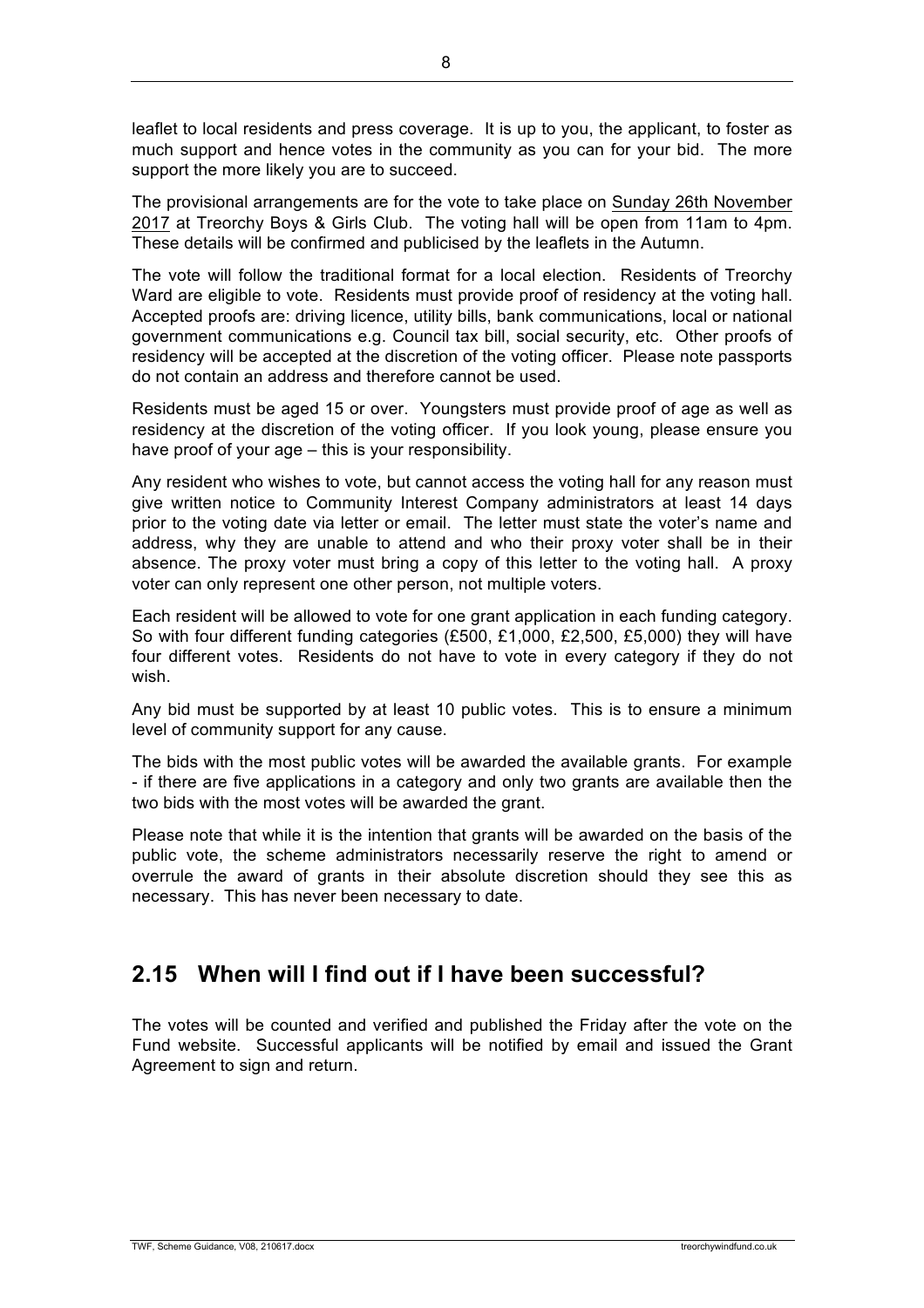#### **2.16 When will I receive the grant money?**

The grants will be paid by cheque at an awards ceremony in February 2018. It is an important part of the transparent fund process that applicants turn up in person to collect their grant. Last year grants were distributed by the local AM.

The beneficiary details must correspond to the grant and applicant. Verification checks will necessarily be made to prevent fraud.

Grant monies will be issued based on the estimated cost of the scheme. Money is not paid in arrears after you have been billed as this may require applicants to hold personal funds themselves as working capital which might not be possible. However, you are required to provide all receipts, invoices, and accounts if appropriate, through a system of annual reporting and to refund any unspent monies.

### **2.17 What are the obligations on me if I receive a grant?**

It is important that the money is properly spent, as intended by the community and there is no fraud or similar problems. Therefore successful applicants must sign a Grant Agreement to receive the monies. This contains reasonable and non-onerous obligations. The standard terms and conditions for the Grant Agreement are on the website. The application form contains a declaration that you have read these and if you were awarded a grant you would be willing to agree to them; so please review the Grant Agreement early on.

Key terms include:

- You must spend the money as you declared during the application.
- You must evidence this with third party receipts / documentation. You should keep proper accounting records to enable an audit trail. You must also support us in making reasonable enquiries to confirm the proper expenditure. This might include visits.
- You must spend the money within 24 months and return unused monies to the Fund. If there is going to be a delay beyond 24 months, which may happen for good reason, then you must get permission from the Fund to delay expenditure.
- You are also required to provide a written report and accounts annually on progress with your scheme, until the funds are spent and the Fund administrators have advised all obligations are complete. These reports or summaries may be posted on the fund website; they will help the community see how you are getting on with the scheme that they have supported.

## **2.18 Changes to Rules, Guidance, Terms and Procedures**

The administrators may at their discretion amend the number of grants available. Every effort has been made to foresee how the fund will work and any issues that may arise. However, changes to the scheme may be necessary during its process and applicants must therefore understand and accept this if they wish to apply. The administrators will seek to keep changes to the scheme to a minimum. Interested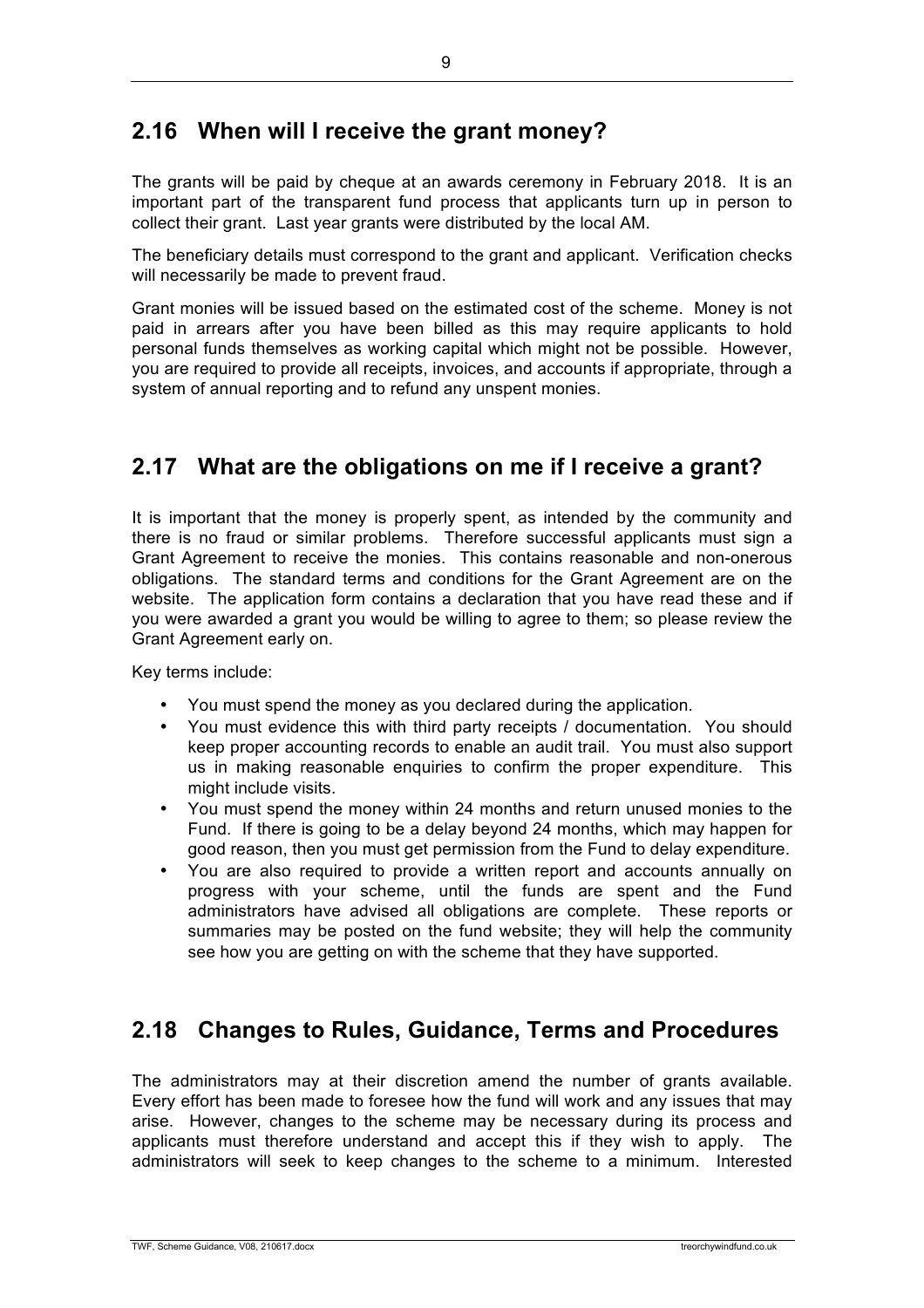parties should review the website for updates and sign up to notifications by Facebook or Twitter – see website.

## **2.19 Legal Notice**

Please note that the Community Interest Company reserves the right in its absolute discretion to refuse applications and decline grants for whatever reason. Please note that the mode of operation of the scheme as described here and elsewhere is subject to change at the discretion of the Community Interest Company without notice. The Community Interest Company is under no obligation to any person or organisation as a result of their consideration, application, award, or payment of any grant. Any person or organisation should not proceed with a grant application if unwilling to accept these conditions.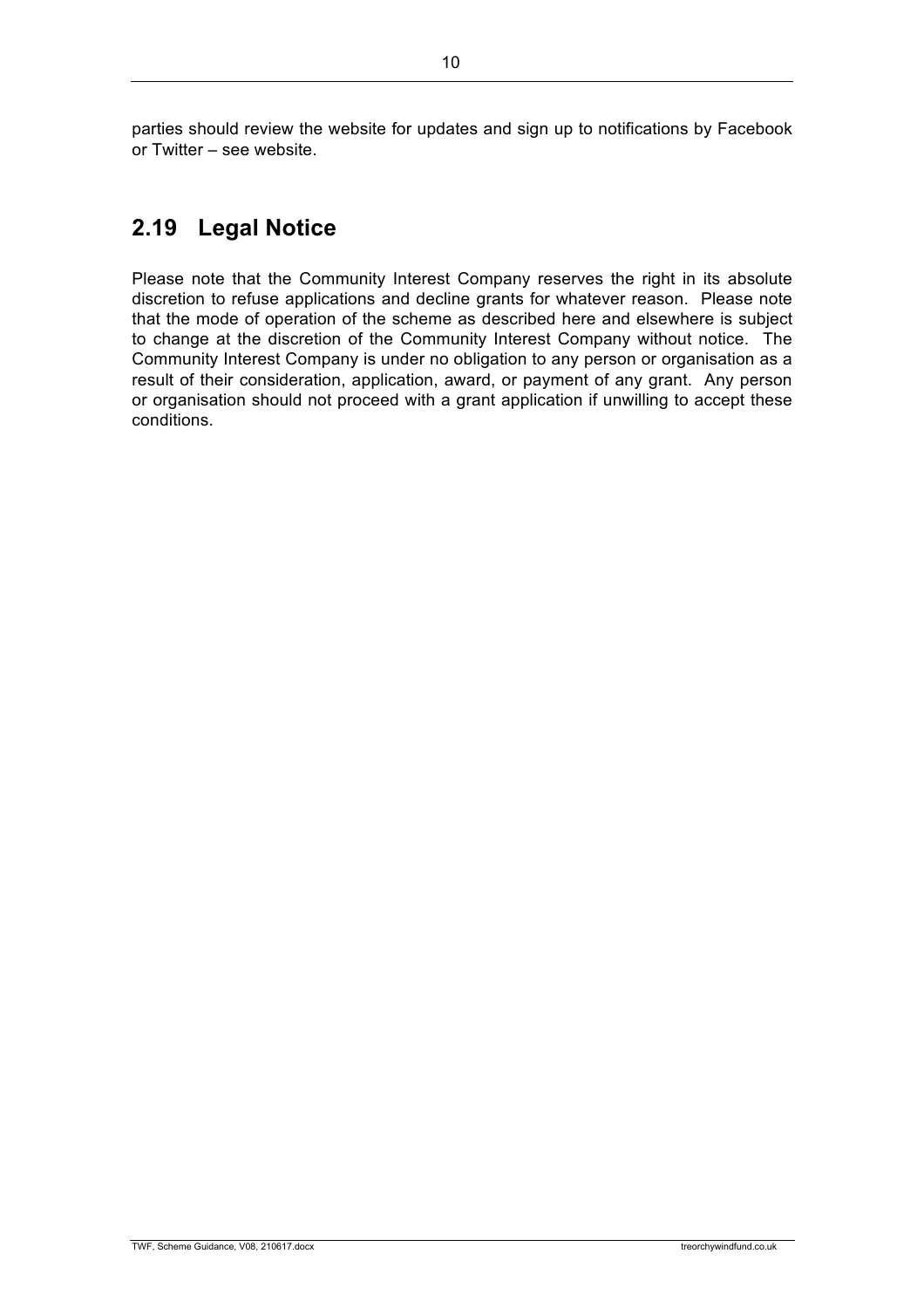# **3. Further Information**

If you have further queries please check out the website www.treorchywindfund.co.uk for answers to Frequently Asked Questions (FAQ).

Sign up to our Facebook page and Twitter account via the website so that you are aware of developments with the fund and any changes to the guidelines.

Post an email query to enquiries@treorchywindfund.co.uk . Please note that telephone and postal support is not available.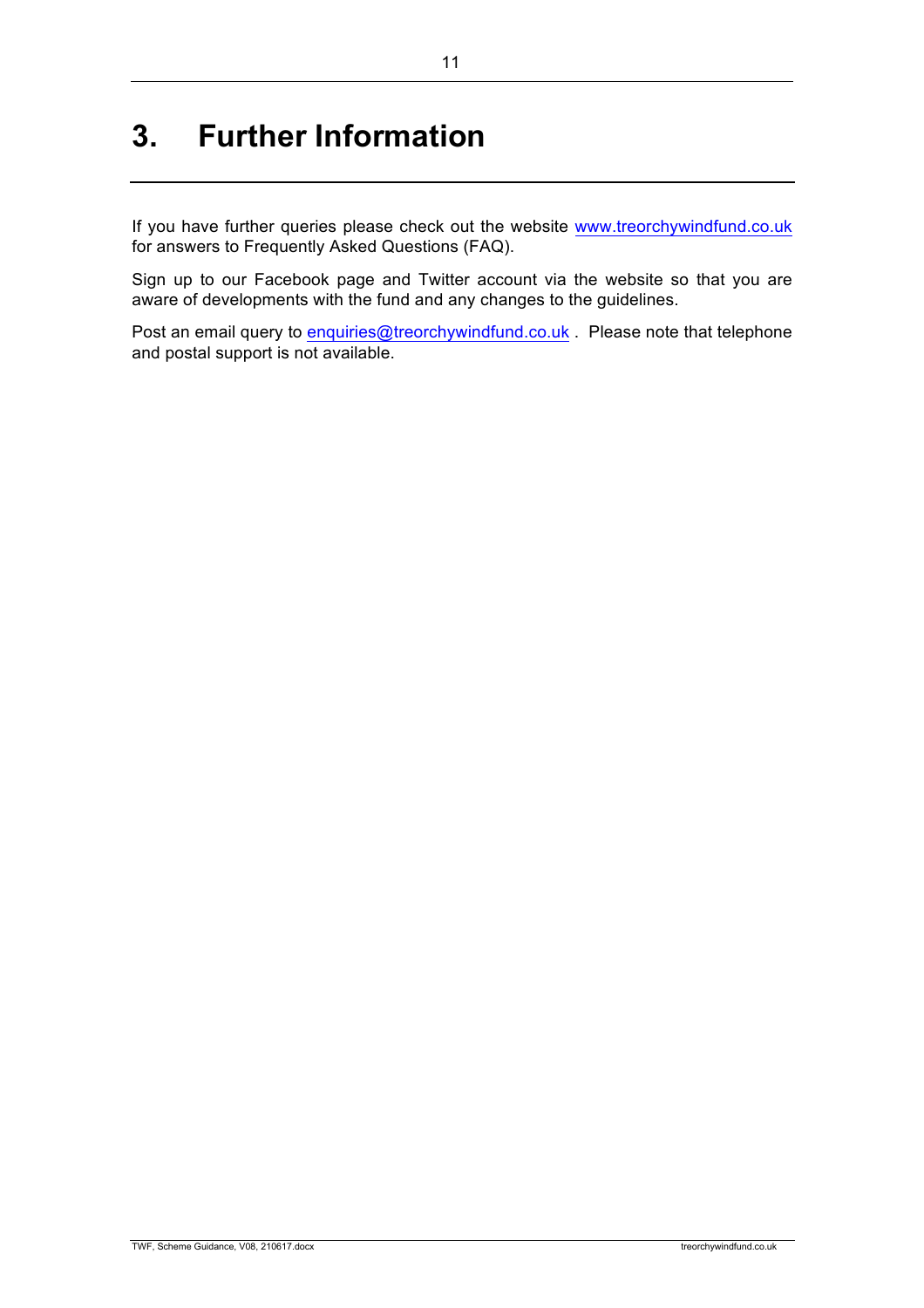# **Appendix – Example Bid Poster**